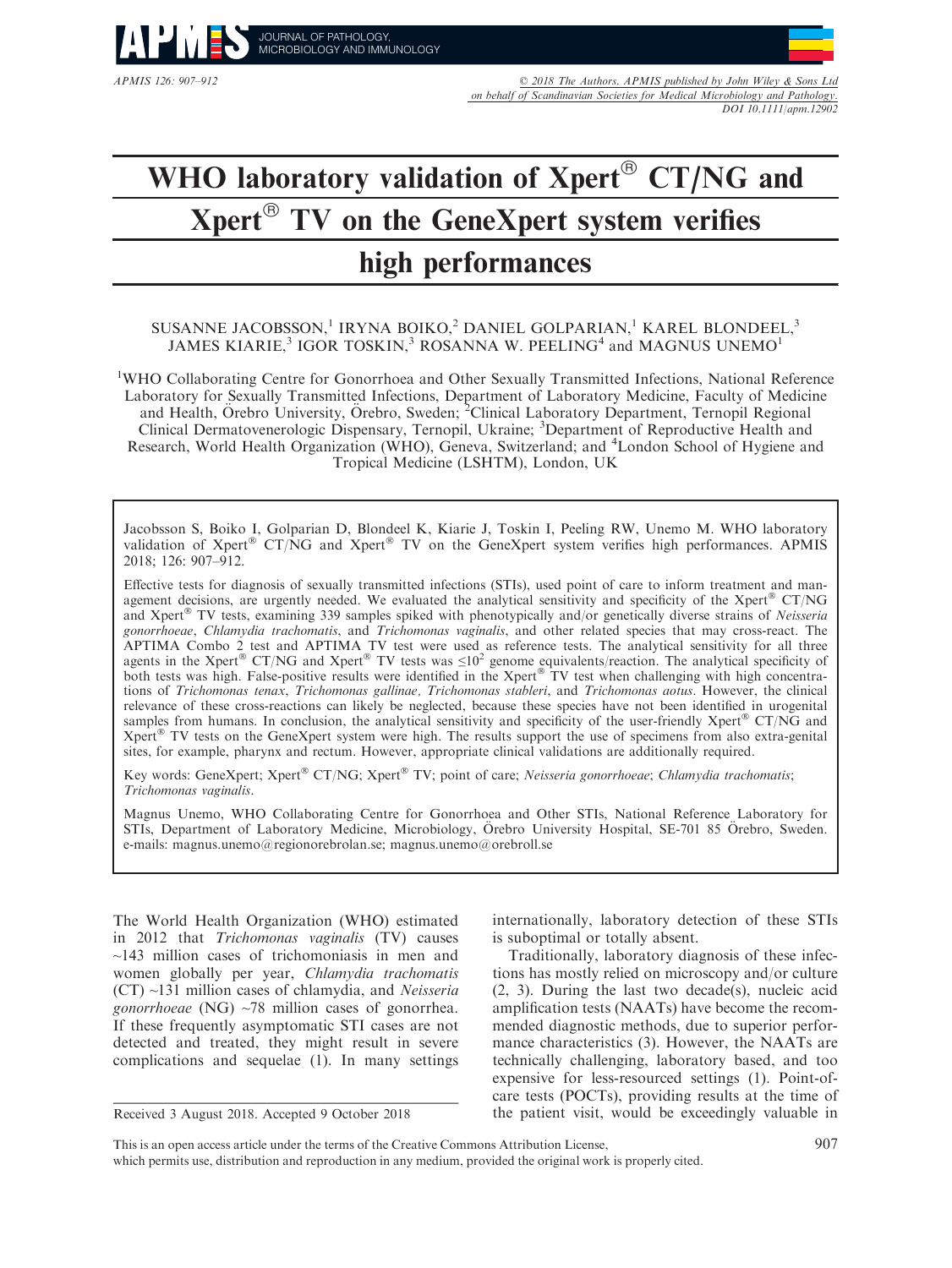particularly less-resourced settings but also moreresourced settings. POCTs enable early detection of the specific STI agents and guide treatment, forestalling development of sequelae and adverse events, interrupting onward transmission, and offering opportunities for counseling and partner notification. An ideal POCT should fulfill the WHO ASSURED criteria, namely be affordable, sensitive, specific, user-friendly, rapid and robust, equipmentfree, and deliverable to the end user  $(\overline{4})$ . Simple, rapid, and equipment-free POCTs for the diagnosis of CT, NG, and TV infections are commercially available; however, in general, these POCTs have a suboptimal sensitivity compared to NAATs, especially when used with noninvasive specimens such as vaginal swabs and urine (5-8). Emerging technologies promise major advancements in the field of STI POCTs in the coming years. It is crucial to evaluate the performance characteristics of these new tests and their acceptability to patients and health-care providers. The WHO facilitates access to adequate STI POCTs within national STI programs through comprehensive validation of new promising STI POCTs. This WHO validation is performed in two steps: (i) a comprehensive analytical laboratory validation and (ii) subsequent clinical validation(s) of POCTs that show(s) appropriate results in the laboratory validation.

The  $Xper^{\circledR}$  CT/NG and  $Xper^{\circledR}$  TV tests for the GeneXpert system are NAAT-based tests that can be used at point of care. The GeneXpert system is fully automated, cartridge-based, and integrates sample processing, cell lysis, purification, nucleic acid amplification, and detection. The  $Xper<sup>®</sup> TV$  detects one TV target (TV) and the Xpert $\rm^{\circledast}$  CT/NG simultaneously detects CT and NG by amplifying one chromosomal target (CT1) for CT and two separate chromosomal targets (NG2 and NG4) for NG. Both NG targets need to be detected for the Xpert<sup>®</sup>  $CT/$ NG assay to return a positive NG result.

Our aim was to evaluate the analytical sensitivity and specificity of the Xpert $^{\circledR}$  CT/NG and Xpert $^{\circledR}$  TV tests on the GeneXpert system and, in particular, challenge the specificity with various non-NG Neisseria, non-CT Chlamydia, and non-TV Trichomonas species as well as other closely related bacteria and agents associated with vaginal discharge, to strictly evaluate if particularly the  $Xper^{\otimes}$  CT/NG assay can be used also for specimens from extra-genital sites such as pharynx and rectum.

MATERIALS AND METHODS

The evaluation panel consisted of 339 samples mostly spiked with geographically and temporally (1971–2016) diverse isolates of NG, CT, and TV as well as non-NG Neisseria, Moraxella, Trichomonas, Chlamydia, Candida species, or bacterial vaginosis specimens. The panel was assembled to include phenotypically and/or genetically diverse strains. For NG, the well-characterized and geographically, temporally, and genetically diverse WHO reference strains (9), which include  $porA$  and  $cppB$  mutants that have previously escaped diagnostics using other NAATs, were included. Due to the high genetic heterogeneity of non-NG Neisseria species and problems with cross-reactivity in several gonococcal NAATs (10), a high number of isolates (n = 251) representing 15 different non-NG Neisseria species were tested to substantially challenge the specificity of the Xpert<sup>®</sup> CT/NG. For CT, all main genotypes, including Lymphogranuloma venereum (LGV), and mutants, such as the Swedish new variant of CT (nvCT), were represented.

To investigate analytical sensitivity, 10 spiked samples each of NG, CT, and TV with known genome equivalents (GEQs) concentrations  $(10^2 - 10^6 \text{ GEQs} \text{ per reaction})$  based on quantitative PCR using the  $C$ . trachomatis/N. gonorrhoeae/M. genitalium/T. vaginalis-multiprime-FRT PCR kit (Ecoli s.r.o., Bratislava, Slovak Republic) on the Rotor-Gene Q instrument (Qiagen, Hilden, Germany) and quantified Amplirun DNA controls (Vircell, Granada, Spain) were analyzed.

To substantially challenge the analytical specificity of the  $X$ pert<sup>®</sup> TV test, 10 samples including four different non-TV Trichomonas species were tested in two concentrations  $(-2.5 \times 10^6 \text{ GEQs}/\text{test}$  and  $\sim 1.25 \times 10^7 \text{ GEQs}/\text{test}$ , respectively). DNA was purified using MagNA Pure Compact Nucleic Acid Isolation Kit I (Roche Diagnostics GmbH, Mannheim, Germany), added into a transport reagent tube and then transferred to the reaction cartridge, according to the manufacturer's instructions (Cepheid, Sunnyvale, CA, USA). To challenge the specificity of the Xpert® CT/NG assay, 10 samples, including four different non-CT Chlamydial species in two concentrations ( $\sim$ 2.2  $\times$  10<sup>6</sup> GEQs/test and  $\sim$ 1.1  $\times$  10<sup>7</sup> GEQs/test, respectively), were tested in the same way as for Trichomonas. Furthermore, 254 samples, including 15 different non-NG Neisseria and three Moraxella species, were tested in high concentration as previously described (10); two colonies were added into a transport reagent tube and transferred to the reaction cartridge (corresponding to  $\sim$ 2  $\times$  10<sup>7</sup> colony-forming units (CFUs)/test), according to the manufacturer's instructions (Cepheid, Sunnyvale, California, USA). In addition, 25 samples of other causes of vaginal discharge; five each of swab samples positive for NG, CT, TV, bacterial vaginosis, and Candida species, as well as 10 negative samples consisting of buffer only were examined. Finally, to mimic human sample conditions,  $10$  ng/ $\mu$ L of K562 Human DNA high molecular weight (Promega, Madison, WI USA) was added to each reaction/ cartridge. If any cross-reactivity was identified, the falsepositive sample was diluted to evaluate the clinical relevance of the cross-reaction.

The APTIMA Combo 2 test and APTIMA TV test (Hologic, Marlborough, MA, USA) were used as reference tests and performed according to the manufacturer's instructions (Table 1).

#### RESULTS

All 10 WHO NG reference strains (9) were positive for both NG targets (NG2 and NG4) in the  $Xper^{\otimes}$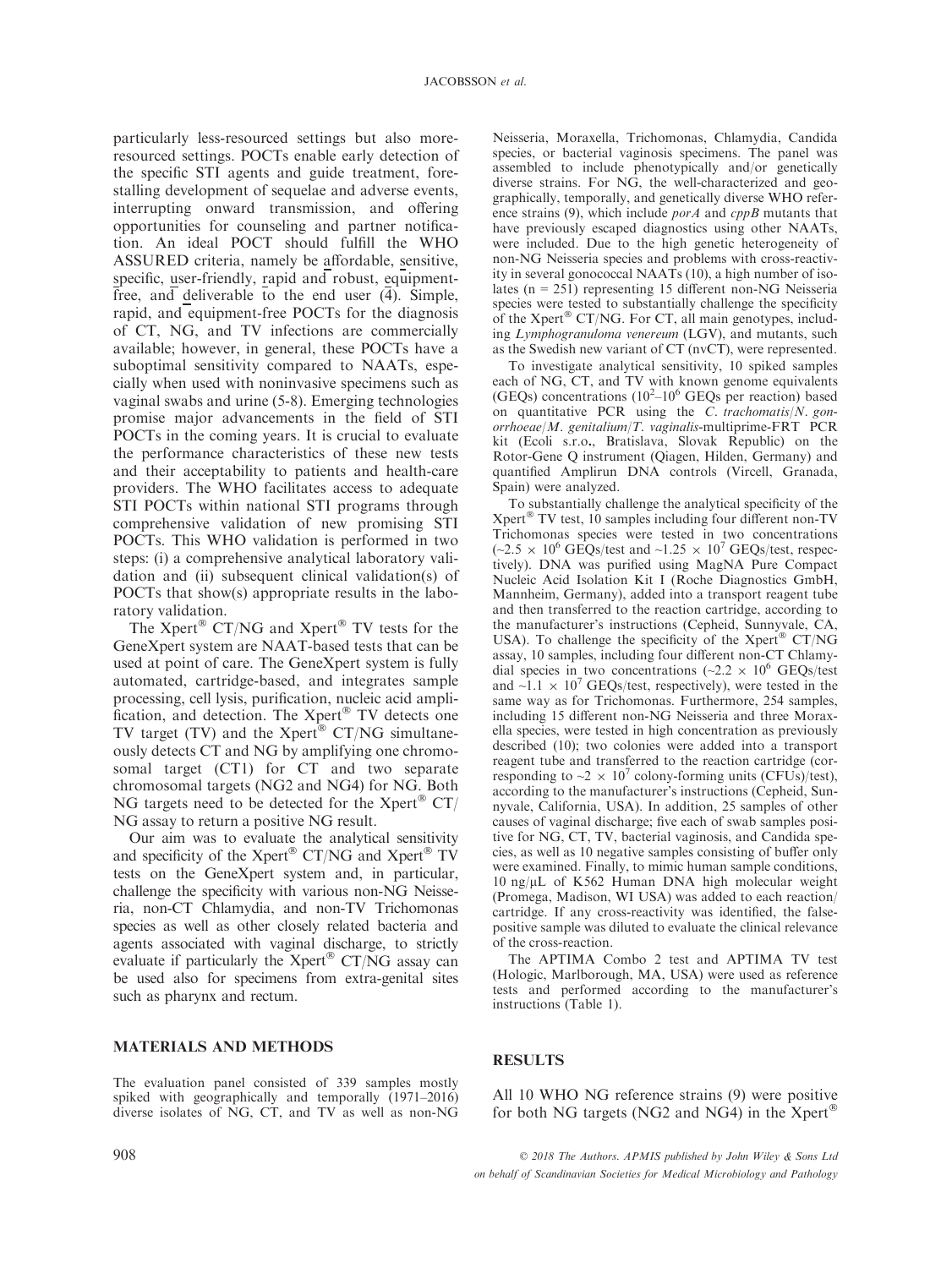| $\mathcal{S}_{\text{on}}$ and $\mathcal{S}_{\text{on}}$ are $\mathcal{S}_{\text{on}}$ and $\mathcal{S}_{\text{on}}$ and $\mathcal{S}_{\text{on}}$<br>Bacterial species tested | No. of isolates tested | Positive<br>Xpert®<br>CT/NG |                              | Positive<br>Xpert® TV | Positive<br><b>APTIMA</b><br>CT/NG | Positive<br><b>APTIMA TV</b> |
|-------------------------------------------------------------------------------------------------------------------------------------------------------------------------------|------------------------|-----------------------------|------------------------------|-----------------------|------------------------------------|------------------------------|
|                                                                                                                                                                               |                        | СT                          | NG                           |                       |                                    |                              |
| N. gonorrhoeae WHO F                                                                                                                                                          | 1                      | $\overline{0}$              | $\mathbf{1}$                 | $\theta$              | 1                                  | $\boldsymbol{0}$             |
| N. gonorrhoeae WHO G                                                                                                                                                          |                        | $\boldsymbol{0}$            | 1                            | $\boldsymbol{0}$      | 1                                  | $\boldsymbol{0}$             |
| N. gonorrhoeae WHO L                                                                                                                                                          |                        | $\theta$                    | 1                            | $\theta$              | 1                                  | 0                            |
| N. gonorrhoeae WHO M                                                                                                                                                          |                        | $\overline{0}$              | 1                            | $\theta$              |                                    | 0                            |
| N. gonorrhoeae WHO U                                                                                                                                                          |                        | $\theta$                    | 1                            | $\theta$              |                                    | 0                            |
| N. gonorrhoeae WHO V                                                                                                                                                          |                        | $\theta$                    | 1                            | $\theta$              |                                    | $\overline{0}$               |
| N. gonorrhoeae WHO W                                                                                                                                                          |                        | $\theta$                    | 1                            | $\theta$              |                                    | $\theta$                     |
| N. gonorrhoeae WHO X                                                                                                                                                          |                        | $\theta$                    | 1                            | $\overline{0}$        |                                    | 0                            |
| N. gonorrhoeae WHO Y                                                                                                                                                          |                        | $\theta$                    | 1                            | $\overline{0}$        |                                    | 0                            |
| N. gonorrhoeae WHO Z                                                                                                                                                          |                        | $\theta$                    | 1                            | $\boldsymbol{0}$      |                                    | 0                            |
| N. gonorrhoeae positive swabs                                                                                                                                                 | 5                      | $\overline{0}$              | 5                            | $\overline{0}$        | 5                                  | $\overline{0}$               |
| All N. gonorrhoeae                                                                                                                                                            | 15                     | $\theta$                    | 15                           | $\theta$              | 15                                 | $\overline{0}$               |
| N. animalis                                                                                                                                                                   | 1                      | $\theta$                    | $\theta$                     | $\theta$              | $\theta$                           | $\overline{0}$               |
| N. bergeri                                                                                                                                                                    |                        | $\theta$                    | 0 <sup>2</sup>               | $\theta$              | $\Omega$                           | $\theta$                     |
| N. cinerea                                                                                                                                                                    | 9                      | $\theta$                    | $\mathbf{0}$                 | 0                     | $\theta$                           | 0                            |
| N. elongata                                                                                                                                                                   |                        | $\theta$                    | $\theta$                     | $\overline{0}$        | $\theta$                           | 0                            |
| N. flava                                                                                                                                                                      | 1                      | $\theta$                    | $\theta$                     | $\overline{0}$        | $\theta$                           | $\overline{0}$               |
| N. flavescens                                                                                                                                                                 | 90                     | $\theta$                    | $\mathbf{0}$                 | $\overline{0}$        | $\theta$                           | $\overline{0}$               |
| N. lactamica                                                                                                                                                                  | 12                     | $\theta$                    | $\mathbf{0}$                 | $\overline{0}$        | $\Omega$                           | $\overline{0}$               |
| N. macacae                                                                                                                                                                    | 17                     | $\theta$                    | $\mathbf{0}$                 | $\overline{0}$        | $\theta$                           | $\overline{0}$               |
| N. mucosa                                                                                                                                                                     | 18                     | $\theta$                    | $\theta$                     | $\overline{0}$        | $\Omega$                           | 0                            |
| N. oralis                                                                                                                                                                     | 1                      | $\theta$                    | 0 <sup>2</sup>               | $\boldsymbol{0}$      | $\theta$                           | 0                            |
| N. perflava                                                                                                                                                                   | 62                     | $\overline{0}$              | $\theta$                     | $\mathbf{0}$          | $\Omega$                           | $\overline{0}$               |
| N. sicca                                                                                                                                                                      | 9                      | $\theta$                    | $\theta$                     | $\mathbf{0}$          | $\theta$                           | $\overline{0}$               |
| N. subflava                                                                                                                                                                   | 6                      | $\overline{0}$              | $\theta$                     | $\overline{0}$        | $\theta$                           | $\overline{0}$               |
| N. gonorrhoeae subspecies kochii                                                                                                                                              | 4                      | $\theta$                    | $\mathbf{0}$                 | $\overline{0}$        | $\Omega$                           | $\theta$                     |
| N. meningitidis <sup>1</sup>                                                                                                                                                  | 17                     | $\theta$                    | $\boldsymbol{0}$             | $\overline{0}$        | $\theta$                           | $\overline{0}$               |
| M. catarrhalis                                                                                                                                                                |                        | $\theta$                    | $\theta$                     | $\overline{0}$        | $\Omega$                           | 0                            |
| M. nonliquefaciens                                                                                                                                                            |                        | $\theta$                    | $\boldsymbol{0}$             | $\boldsymbol{0}$      | $\theta$                           | 0                            |
| M. osloensis                                                                                                                                                                  |                        | $\overline{0}$              | $\mathbf{0}$                 | $\overline{0}$        | $\theta$                           | $\overline{0}$               |
| All non-NG Neisseria or Moraxella species                                                                                                                                     | 254                    | $\theta$                    | $\mathbf{0}$                 | $\mathbf{0}$          | $\theta$                           | $\overline{0}$               |
| C. trachomatis Ba                                                                                                                                                             | 1                      | 1                           | $\mathbf{0}$                 | $\overline{0}$        | 1                                  | $\overline{0}$               |
| C. trachomatis D                                                                                                                                                              |                        |                             | $\theta$                     | $\overline{0}$        |                                    | $\theta$                     |
| C. trachomatis E                                                                                                                                                              |                        | 1                           | $\mathbf{0}$                 | $\overline{0}$        |                                    | 0                            |
| C. trachomatis F                                                                                                                                                              |                        |                             | $\theta$                     | $\overline{0}$        |                                    | 0                            |
| C. trachomatis G                                                                                                                                                              |                        |                             | $\theta$                     | $\overline{0}$        |                                    | $\overline{0}$               |
| C. trachomatis H                                                                                                                                                              |                        |                             | $\boldsymbol{0}$             | $\theta$              |                                    | $\overline{0}$               |
| C. trachomatis J                                                                                                                                                              |                        |                             | $\theta$<br>$\theta$         | $\theta$<br>$\theta$  |                                    | $\overline{0}$               |
| C. trachomatis K                                                                                                                                                              |                        | 1                           |                              | $\overline{0}$        |                                    | 0                            |
| C. trachomatis nvCT                                                                                                                                                           |                        | 1                           | $\theta$<br>$\boldsymbol{0}$ | 0                     |                                    | 0<br>0                       |
| C. trachomatis LGV (L2b)<br>C. trachomatis positive swabs                                                                                                                     | 5                      | 5                           | $\theta$                     | $\overline{0}$        | 5                                  | $\overline{0}$               |
|                                                                                                                                                                               | 15                     |                             | $\boldsymbol{0}$             | $\theta$              | 15                                 | $\mathbf{0}$                 |
| All <i>C.</i> trachomatis<br>C. suis (ATCC VR-1474)                                                                                                                           | 2                      | 15<br>$\boldsymbol{0}$      | $\boldsymbol{0}$             | $\boldsymbol{0}$      | $\mathbf{0}$                       | $\boldsymbol{0}$             |
| C. muridarum (ATCC VR-123)                                                                                                                                                    | $\overline{c}$         | 0                           | $\theta$                     | $\theta$              | $\theta$                           | 0                            |
| Chl. pneumoniae (ATCC VR-2282, MBC011)                                                                                                                                        | 4                      | $\theta$                    | $\theta$                     | $\theta$              | $\overline{0}$                     | 0                            |
| Chl. psittaci (MBC013)                                                                                                                                                        | 2                      | $\theta$                    | $\theta$                     | $\theta$              | $\overline{0}$                     | $\boldsymbol{0}$             |
| All non-CT Chlamydia species                                                                                                                                                  | 10                     | $\theta$                    | $\theta$                     | $\overline{0}$        | $\mathbf{0}$                       | $\boldsymbol{0}$             |
| T. vaginalis (incl. ATCC 30001, 50140)                                                                                                                                        | 10                     | $\theta$                    | $\theta$                     | 10                    | $\overline{0}$                     | 10                           |
| T. vaginalis positive swabs                                                                                                                                                   | 5                      | $\theta$                    | $\theta$                     | 5                     | $\theta$                           | 5                            |
| All T. vaginalis                                                                                                                                                              | 15                     | $\theta$                    | $\theta$                     | 15                    | $\overline{0}$                     | 15                           |
| T. aotus (ATCC 50649)                                                                                                                                                         | 2                      | $\theta$                    | $\theta$                     | 1                     | $\Omega$                           | $\boldsymbol{0}$             |
| T. gallinae (ATCC 30002, 30230)                                                                                                                                               | 4                      | 0                           | $\boldsymbol{0}$             | 4                     | $\overline{0}$                     | $\boldsymbol{0}$             |
| T. stableri (ATCC PRA-412)                                                                                                                                                    | 2                      | $\theta$                    | $\theta$                     | 2                     | $\theta$                           | 0                            |
| T. tenax (ATCC30207)                                                                                                                                                          | $\overline{c}$         | $\theta$                    | $\boldsymbol{0}$             | $\overline{c}$        | $\mathbf{0}$                       | $\boldsymbol{0}$             |
| All non-TV Trichomonas species                                                                                                                                                | 10                     | $\boldsymbol{0}$            | $\boldsymbol{0}$             | 9                     | $\mathbf{0}$                       | $\boldsymbol{0}$             |
| Bacterial vaginosis positive swabs                                                                                                                                            | 5                      | $\theta$                    | $\overline{0}$               | $\boldsymbol{0}$      | $\mathbf{0}$                       | $\boldsymbol{0}$             |

## Table 1. Positivity rate and comparison between GeneXpert and APTIMA assays for the detection of Neisseria gonorrhoeae (NG), Chlamydia trachomatis (CT), and Trichomonas vaginalis (TV) in 339 mostly spiked samples

© 2018 The Authors. APMIS published by John Wiley & Sons Ltd on behalf of Scandinavian Societies for Medical Microbiology and Pathology 909 and Pathology 909

## WHO VALIDATION OF XPERT<sup>®</sup> CT/NG AND XPERT<sup>®</sup> TV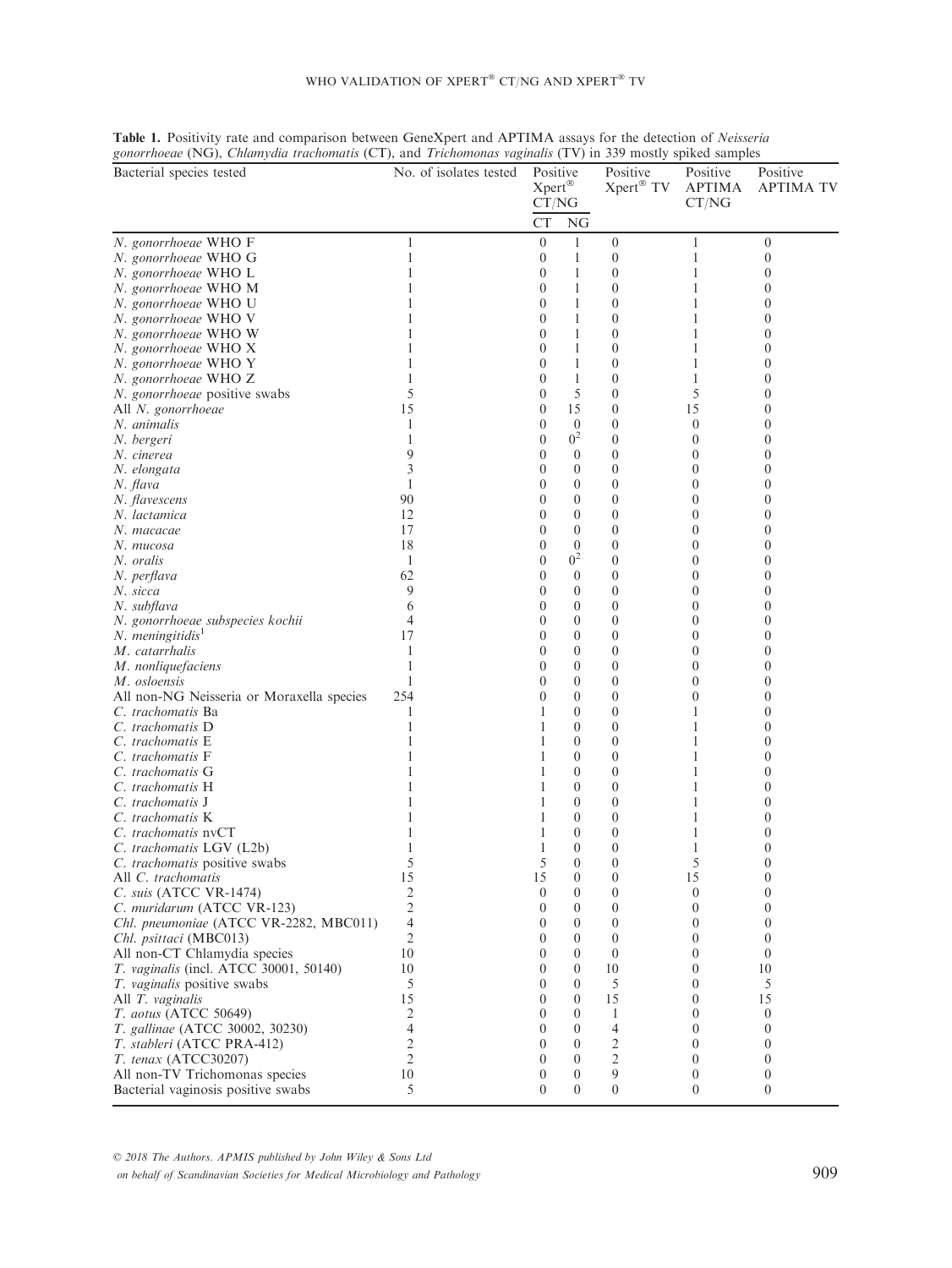| Table 1. | (continued) |
|----------|-------------|
|----------|-------------|

| Bacterial species tested    | No. of isolates tested Positive | $X$ pert®<br>CT/NG<br>NG<br>CТ |  | Positive | <b>Positive</b><br>CT/NG | Positive<br>Xpert® TV APTIMA APTIMA TV |
|-----------------------------|---------------------------------|--------------------------------|--|----------|--------------------------|----------------------------------------|
| Candida ssp. positive swabs |                                 |                                |  |          |                          |                                        |
| Negative samples            | 10                              |                                |  |          |                          |                                        |

WHO, World Health Organization; LGV, lymphogranuloma venereum.

1 Representing all major meningococcal clones spreading worldwide, including serogroups A, B, C, E, W, X, Y, and Z.

<sup>2</sup>Isolates displaying positivity in the NG4 target in the Xpert<sup>®</sup> CT/NG test.

CT/NG assay and detected at  $\leq 10^2$  GEQs per reaction (Table 1). All 254 non-NG Neisseria species and Moraxella species were negative in the  $\bar{X}$ pert $^{\circledR}$ CT/NG assay. One (NG4) of the two NG-targets were repeatedly detected in one N. oralis isolate and one N. bergeri isolate; since both targets need to be detected for a positive result, they were reported as negative for NG by the GeneXpert CT/NG assay software. By further dilution of the N. oralis and N. bergeri isolates (1/10 000; to  $\sim$ 2 × 10<sup>7</sup> CFUs/test), both tested negative also for the NG4 target.

All 10 CT samples were detected at  $\leq 10^2$  GEQs per reaction in the  $Xper^{\otimes}$  CT/NG assay. No false-positive samples were detected among the non-CT Chlamydia species tested, C. suis (ATCC VR-1474), C. muridarum (ATCC VR-123), Chl. pneumoniae (ATCC VR-2282, MBC011), and Chl. psittaci (MBC013) (Table 1).

All 10 TV samples, including the two TV ATCC strains 30001 and 50140, were detected at  $\leq 10^2$ GEQs per reaction in the  $X$ pert® TV assay. In the  $\sim$ 1.25  $\times$  10<sup>7</sup> GEQs/test concentration, all four non-TV Trichomonas species examined, that is, T. tenax (ATCC 30207), T. gallinae (ATCC 30002), T. gallinae (ATCC 30230), T. stableri (ATCC PRA-412), and T. aotus (ATCC 50649) were also positive. In the  $\sim$ 2.5  $\times$  10<sup>6</sup> GEQs/test concentration, all except T. aotus (ATCC 50649) remained positive.

No cross-reactivity was detected in the  $X$ pert $^{\circ}$  $CT/NG$  test or  $X$ pert<sup>®</sup> TV test when testing samples of other causes of vaginal discharge such as bacterial vaginosis and Candida species.

The reference tests (APTIMA Combo 2 and APTIMA TV) showed 100% sensitivity and specificity for all tested samples (Table 1).

## DISCUSSION

In the present study, the Xpert<sup>®</sup> CT/NG test on the GeneXpert system displayed a very high analytical sensitivity and specificity when substantially challenged with a wide range of genetically diverse NG and CT strains and various non-NG Neisseria (including 251 isolates of 15 different non-NG Neisseria species) and non-CT Chlamydia species, as well as other closely related bacteria and agents associated with vaginal discharge. Accordingly, we could verify the high sensitivity and specificity of the  $Xper^{\circledR}$  CT/NG test, which has been indicated in previous studies (10-13). Our findings further support the use of the  $Xper^{\otimes}$  CT/NG test for the detection of CT and NG in also specimens from extra-genital sites such as pharynx and rectum. We could also verify the high sensitivity and specificity of the Xpert® TV test, which has been indicated in two previous studies (14, 15). However, we also show that several non-TV Trichomonas species, in high concentrations, were also positive in the  $X$ pert<sup>®</sup> TV test. Cross-reaction with T. tenax, a protozoan commonly found in the oral cavity of humans, dogs, and cats, has been identified earlier, including by the manufacturer at levels above  $1 \times 10^2$  cells/mL (16). We identified for the first time cross-reaction also with the avian protozoa T. gallinae and T. stableri (17), both mainly found in the oral–nasal cavity and infecting the respiratory or upper digestive tract of birds, as well as T. aotus (18), mainly found in the intestines giving gastroenteritis in monkeys. Nevertheless, the clinical relevance of these cross-reactions with non-TV Trichomonas species can likely be neglected because, to our best knowledge, these species have not been identified in urogenital samples from humans. Nevertheless, additional studies addressing this issue might be valuable.

The  $Xper^{\circledR}$  CT/NG and  $Xper^{\circledR}$  TV tests on the GeneXpert system fulfill several of the WHO ASSURED criteria (4). However, the tests do not fulfill the criteria of being sufficiently inexpensive, rapid, and equipment-free. Nevertheless, despite the relatively high cost per test, the significant benefits associated with the access to POC diagnostics (in some settings, results can be provided at the time of the patient visit), specific detection and treatment of etiological agent of STIs (reducing over- or undertreatment), reduced time to treat, and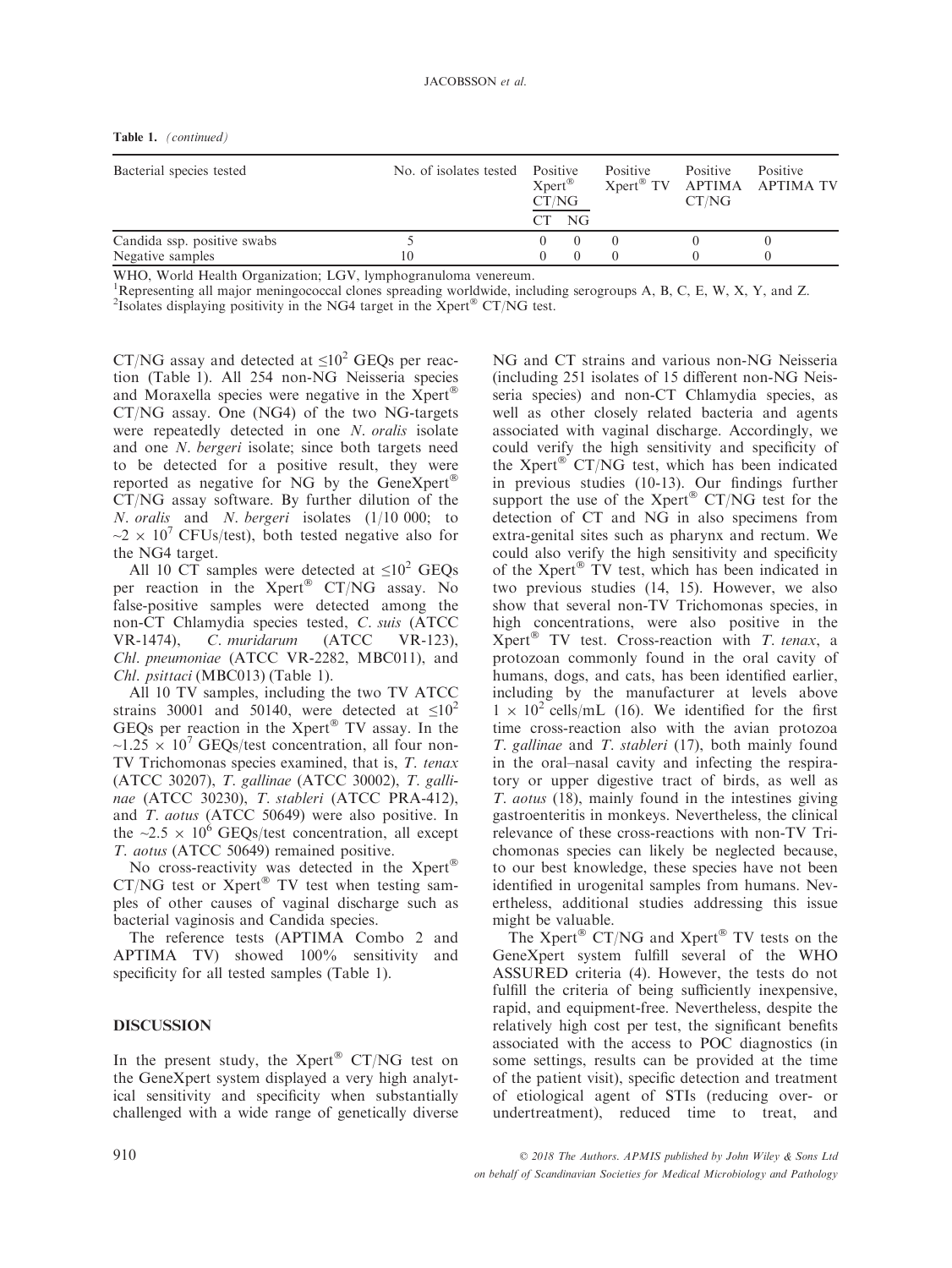opportunities for counseling and contact notification need to be taken into account in cost-effectiveness analysis. The Xpert<sup>®</sup> CT/NG test and Xpert<sup>®</sup> TV test on the GeneXpert system is also relatively rapid and produces results from the primary sample in 1.5 and 1 h, respectively. Furthermore, the GeneXpert system has been considered as suitable for use in remote health-care settings, low-resource settings, and settings with limited laboratory infrastructure (19), which otherwise frequently have to rely on substantially delayed results from, for example, a central laboratory. In a previous study (20), it was concluded that the commercially available NAAT POCTs do not produce results quickly enough to be provided before most patients leave the clinic. However, the total time to treatment per 100 infected patients was estimated to decrease by 204–208 days for CT infection and 164–172 days for gonorrhea based on the estimated reduction in time to obtain results to one day from the current median of three to four working days but this at the expense of a few false-positive and false-negative results (20). The reduced time to treatment may have significant implications for prevention of further disease transmission.

In conclusion, the analytical sensitivity and specificity of the Xpert<sup>®</sup> CT/NG and Xpert<sup>®</sup> TV tests on the GeneXpert system were high. The high analytical specificity of the Xpert<sup>®</sup> CT/NG assay supports also the use of specimens from extra-genital sites such as pharynx and rectum; however, appropriate clinical validations are required and the WHO has most recently initiated a large international clinical validation, including also specimens from pharynx and rectum. These tests used on the GeneXpert system are also user-friendly (for laboratory staff but also other health-care professionals) and relatively rapid. Nevertheless, sensitive and specific STI diagnostic POCTs that are more rapid and cheaper would be valuable and the development and validation of such assays are key priorities for the management and control of curable STIs in the future.

We are grateful to Cepheid for providing  $Xper^{\circ}$  CT/NG and  $X$ pert<sup>®</sup> TV tests. The present work was supported by the Department of Reproductive Health and Research, World Health Organization (WHO), Geneva, Switzerland; Orebro County Council Research Committee and the Foundation for Medical Research at Örebro University Hospital, Orebro, Sweden.

### **REFERENCES**

1. Newman L, Rowley J, Vander Hoorn S, Wijesooriya NS, Unemo M, Low N, et al. Global estimates of the prevalence and incidence of four curable sexually transmitted infections in 2012 based on systematic review and global reporting. PLoS ONE 2015;10: e0143304.

- 2. Hobbs MM, Sefia AC. Modern diagnosis of Trichomonas vaginalis infection. Sex Transm Infect 2013;89:434–8.
- 3. Unemo M, Ballard R, Ison C. World Health Organization. In: Unemo M, Ballard R, Ison C, editors. Laboratory Diagnosis of Sexually Transmitted Infections, Including Human Immunodeficiency Virus. Geneva, Switzerland: WHO, 2013.
- 4. Peeling RW, Holmes KK, Mabey D, Ronald A. Rapid tests for sexually transmitted infections (STIs): the way forward. Sex Transm Infect 2006;82(Suppl 5):1–6.
- 5. Guy RJ, Causer LM, Klausner JD, Unemo M, Toskin I, Azzini AM, et al. Performance and operational characteristics of point-of-care tests for the diagnosis of urogenital gonococcal infections. Sex Transm Infect 2017;93(Suppl 4):16–21.
- 6. Kelly H, Coltart CEM, Pant Pai N, Klausner JD, Unemo M, Toskin I, et al. Systematic reviews of point-of-care tests for the diagnosis of urogenital Chlamydia trachomatis infections. Sex Transm Infect 2017;93(Suppl 4):22–30.
- 7. Gaydos CA. Review of use of a new rapid real-time PCR, the Cepheid GeneXpert® (Xpert) CT/NG assay, for Chlamydia trachomatis and Neisseria gonorrhoeae: results for patients while in a clinical setting. Expert Rev Mol Diagn 2014;14:135–7.
- 8. Gaydos CA, Klausner JD, Pai NP, Kelly H, Coltart C, Peeling RW. Rapid and point-of-care tests for the diagnosis of Trichomonas vaginalis in women and men. Sex Transm Infect 2017;93(Suppl 4):S31–5.
- 9. Unemo M, Golparian D, Sánchez-Busó L, Grad Y, Jacobsson S, Ohnishi M, et al. The novel 2016 WHO Neisseria gonorrhoeae reference strains for global quality assurance of laboratory investigations: phenotypic, genetic and reference genome characterization. J Antimicrob Chemother 2016;71:3096–108.
- 10. Tabrizi SN, Unemo M, Golparian D, Twin J, Limnios AE, Lahra M, et al. Analytical evaluation of GeneXpert CT/NG, the first genetic point-of-care assay for simultaneous detection of Neisseria gonorrhoeae and Chlamydia trachomatis. J Clin Microbiol 2013;51: 1945–7.
- 11. Gaydos CA, Van Der Pol B, Jett-Goheen M, Barnes M, Quinn N, Clark C, et al. Performance of the Cepheid CT/NG Xpert rapid PCR test for detection of Chlamydia trachomatis and Neisseria gonorrhoeae. J Clin Microbiol 2013;51:1666–72.
- 12. Geiger R, Smith DM, Little SJ, Mehta SR. Validation of the GeneXpert<sup>®</sup> CT/NG assay for use with male pharyngeal and rectal swabs. Austin J HIV AIDS Res 2016;3:1021.
- 13. Speers DJ, Chua IJ, Manuel J, Marshall L. Detection of Neisseria gonorrhoeae and Chlamydia trachomatis from pooled rectal, pharyngeal and urine specimens in men who have sex with men. Sex Transm Infect 2018;94:293–7.
- 14. Badman SG, Causer LM, Guy R, Tabrizi SN, Francis F, Donovan B, et al. A preliminary evaluation of a new GeneXpert (Gx) molecular point-of-care test for the detection of Trichomonas vaginalis. Sex Transm Infect 2016;92:350–2.